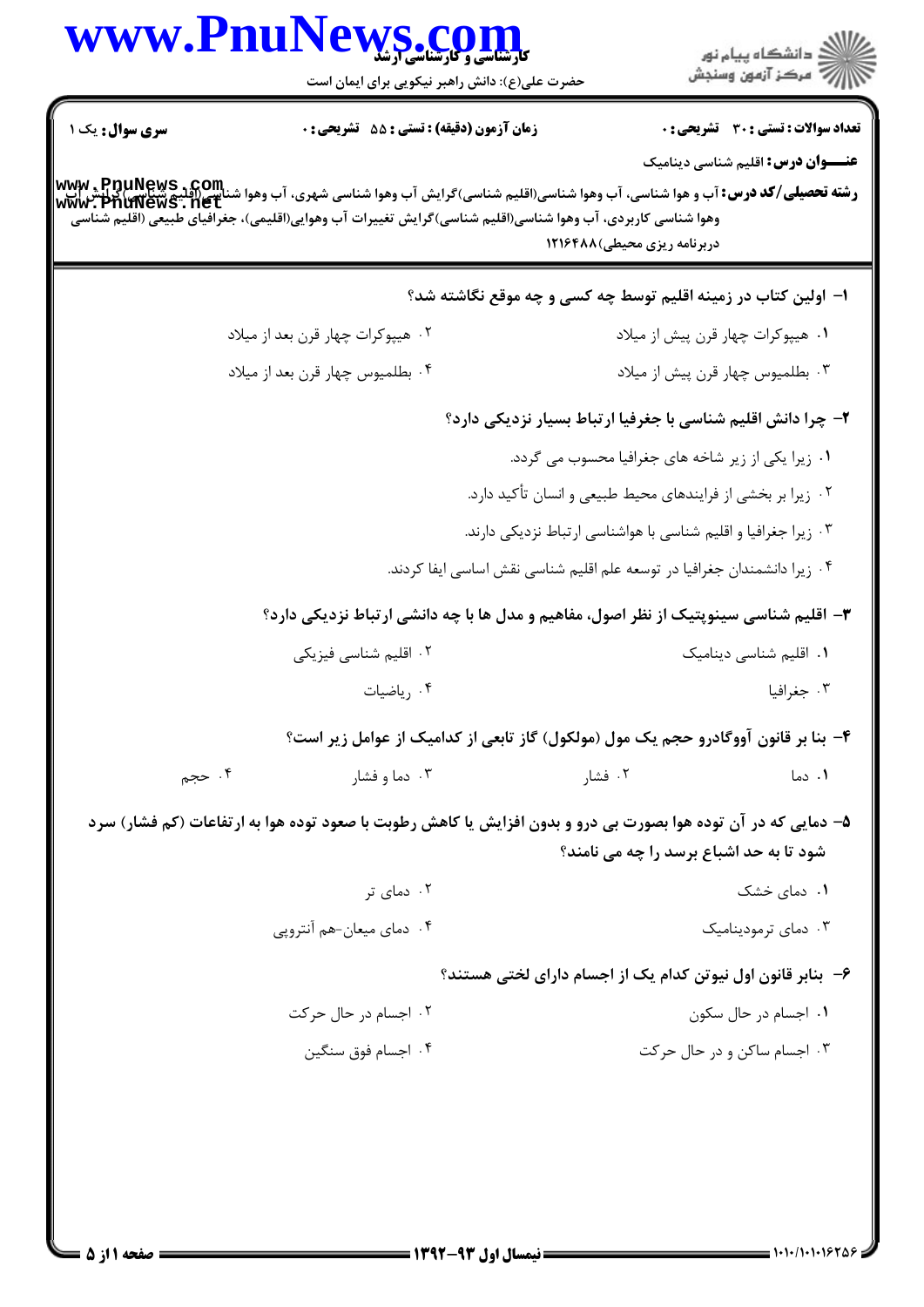|                        | www.PnuNews.com<br>حضرت علی(ع): دانش راهبر نیکویی برای ایمان است                                                                                                                                                                                                                    |                              | الا دانشگاه پيام نور<br>الا مرکز آزمون وسنجش                                             |
|------------------------|-------------------------------------------------------------------------------------------------------------------------------------------------------------------------------------------------------------------------------------------------------------------------------------|------------------------------|------------------------------------------------------------------------------------------|
| <b>سری سوال : ۱ یک</b> | زمان آزمون (دقیقه) : تستی : 55 آتشریحی : 0                                                                                                                                                                                                                                          |                              | <b>تعداد سوالات : تستی : 30 ٪ تشریحی : 0</b><br><b>عنـــوان درس:</b> اقلیم شناسی دینامیک |
|                        | <b>رشته تحصیلی/کد درس:</b> آب و هوا شناسی، آب وهوا شناسی(اقلیم شناسی)گرایش آب وهوا شناسی شهری، آب وهوا شناسی(اقلیم شناس<br>www . PnuNews . net<br>www . PnuNews . net<br>وهوا شناسی کاربردی، آب وهوا شناسی(اقلیم شناسی)گرایش تغییرات آب وهوایی(اقلیمی)، جغرافیای طبیعی (اقلیم شناسی | دربرنامه ریزی محیطی) ۱۲۱۶۴۸۸ |                                                                                          |
|                        |                                                                                                                                                                                                                                                                                     |                              | ۷– کدام گزینه در مورد قانون گرانش عمومی صحیح است؟                                        |
|                        | ۰۱ مقدار نیرویی که دو ذره بر هم وارد می کنند بطور مستقیم با حاصلضرب جرم و به طور معکوس با مجذور فاصله آنها متناسب است.                                                                                                                                                              |                              |                                                                                          |
|                        | ۰۲ مقدار نیرویی که دو ذره بر هم وارد می کنند بطور مستقیم با حاصلضرب جرم و مجذور فاصله آنها متناسب است.                                                                                                                                                                              |                              |                                                                                          |
|                        | ۰۳ مقدار نیرویی که دو ذره بر هم وارد می کنند بطور معکوس با حاصلضرب جرم و به طور مستقیم با مجذور فاصله آنها متناسب است.                                                                                                                                                              |                              |                                                                                          |
|                        | ۰۴ مقدار نیرویی که دو ذره بر هم وارد می کنند بطور معکوس با حاصلضرب جرم و ًمجذور فاصله آنها متناسب است.                                                                                                                                                                              |                              |                                                                                          |
|                        |                                                                                                                                                                                                                                                                                     |                              | ۸– جهت بردار در تکانه زاویه ای به چه سمتی است؟                                           |
|                        | ۰۲ به موازات محور دوران                                                                                                                                                                                                                                                             |                              | ۰۱ به موازات شعاع دوران                                                                  |
|                        | ۰۴ تکانه زاویه جهت ندارد.                                                                                                                                                                                                                                                           |                              | ۰۳ به سمت مرکز دوران                                                                     |
|                        |                                                                                                                                                                                                                                                                                     |                              | ۹- کدام جمله در مورد دمای مجازی صحیح است؟                                                |
|                        |                                                                                                                                                                                                                                                                                     |                              | ۰۱ دمای مجازی بعضی اوقات کمتر از دمای مشاهده شده در جو است.                              |
|                        |                                                                                                                                                                                                                                                                                     |                              | ۰۲ دمای مجازی بعضی اوقات بیشتر از دمای مشاهده شده در جو است.                             |
|                        |                                                                                                                                                                                                                                                                                     |                              | ۰۳ دمای مجازی همیشه کمتر از دمای مشاهده شده در جو است.                                   |
|                        |                                                                                                                                                                                                                                                                                     |                              | ۰۴ دمای مجازی همیشه بیشتر از دمای مشاهده شده در جو است.                                  |
|                        |                                                                                                                                                                                                                                                                                     |                              | <b>۱۰- چند درصد تابش ورودی و خروجی خورشید در باند مرئی صورت می گیرد؟</b>                 |
| ۰۴ درصد                | ۰۳ درصد                                                                                                                                                                                                                                                                             | ۰۲ ورصد                      | ۰۰ ۱۰۰ درصد                                                                              |
|                        |                                                                                                                                                                                                                                                                                     |                              | 11- بيشترين جرم جو را كدام لايه تشكيل مي دهد؟                                            |
| ۰۴ ترموسفر             | ۰۳ تروپوسفر                                                                                                                                                                                                                                                                         | ۰۲ مزوسفر                    | ۰۱ استراتوسفر                                                                            |
|                        |                                                                                                                                                                                                                                                                                     |                              | ۱۲- چاله های گرمایی در سراسر سال بر روی کدامیک از مناطق زیر قرار دارند؟                  |
| ۰۴ مناطق قطبی          | ۰۳ بيابان ها $\cdot$                                                                                                                                                                                                                                                                | ۰۲ خشکی های                  | ۰۱ اقیانوس ها                                                                            |
|                        |                                                                                                                                                                                                                                                                                     |                              |                                                                                          |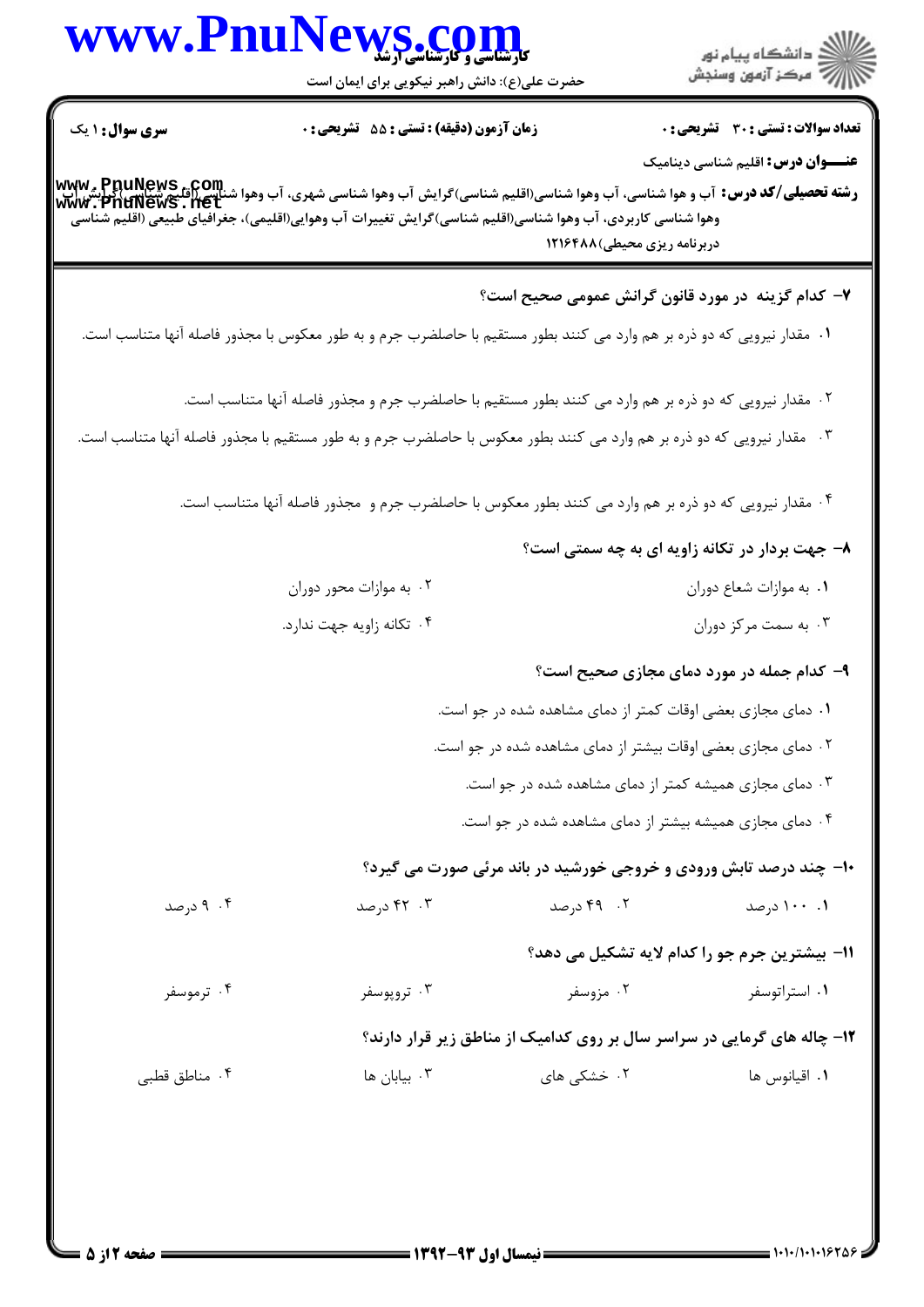|                        | www.PnuNews.com<br>حضرت علی(ع): دانش راهبر نیکویی برای ایمان است                                                                                                                                                                                            |                                                                           | ر<br>دانشڪاه پيام نور)<br>اڳ مرڪز آزمون وسنڊش                                            |
|------------------------|-------------------------------------------------------------------------------------------------------------------------------------------------------------------------------------------------------------------------------------------------------------|---------------------------------------------------------------------------|------------------------------------------------------------------------------------------|
| <b>سری سوال : ۱ یک</b> | <b>زمان آزمون (دقیقه) : تستی : 55 تشریحی : 0</b>                                                                                                                                                                                                            |                                                                           | <b>تعداد سوالات : تستی : 30 ٪ تشریحی : 0</b><br><b>عنـــوان درس:</b> اقلیم شناسی دینامیک |
|                        | رشته تحصیلی/کد درس: آب و هوا شناسی، آب وهوا شناسی(اقلیم شناسی)گرایش آب وهوا شناسی شهری، آب وهوا شناسی(اقلیم شناسی)گرایش<br>www. PnuNewS . net<br>وهوا شناسی کاربردی، آب وهوا شناسی(اقلیم شناسی)گرایش تغییرات آب وهوایی(اقلیمی)، جغرافیای طبیعی (اقلیم شناسی | دربرنامه ریزی محیطی)۱۲۱۶۴۸۸                                               |                                                                                          |
|                        | ۱۳- هر چه تراکم دی اکسید کربن در جو بیشتر باشد میزان فتوسنتز چه تغییری می کند و چه بازخوردی در سیستم جو کره                                                                                                                                                 |                                                                           | زمین دارد؟                                                                               |
|                        | ۰۲ فتوسنتز افزایش می یابد و دارای بازخورد منفی است                                                                                                                                                                                                          | ۰۱ فتوسنتز کاهش می یابد و دارای بازخورد منفی است                          |                                                                                          |
|                        | ۰۴ فتوسنتز افزایش می یابد و دارای بازخورد مثبت است                                                                                                                                                                                                          | ۰۳ فتوسنتز کاهش می یابد و دارای بازخورد مثبت است                          |                                                                                          |
|                        |                                                                                                                                                                                                                                                             | ۱۴- تکانه زاویه ای برای سیستم کلی زمین-جو نسبت به زمان چه تغییری می کند؟  |                                                                                          |
|                        | ۰۲ دارای تغییرات نمایی است                                                                                                                                                                                                                                  |                                                                           | ٠١ داراي تغييرات خطي است                                                                 |
|                        | ۰۴ دارای تغییرات قابل توجهی است                                                                                                                                                                                                                             |                                                                           | ۰۳ ثابت می ماند                                                                          |
|                        | ۱۵– اگر پراکنش تشعشعات خورشیدی توسط ذراتی صورت گیرد که قطر ذراتشان کمتر از اندازه طول موج تابش باشد چه نوع                                                                                                                                                  |                                                                           | پراکنشی رخ داده است؟                                                                     |
|                        | ۰۲ پراکنش غیر انتخابی                                                                                                                                                                                                                                       |                                                                           | ۰۱ پراکنش انتخابی                                                                        |
|                        | ۰۴ پراکنش رايلي                                                                                                                                                                                                                                             |                                                                           | ۰۳ پراکنش مای                                                                            |
|                        |                                                                                                                                                                                                                                                             | ۱۶- چه عاملی موجب می گردد ایجاد یک سلول منفرد بر روی زمین ناممکن گردد؟    |                                                                                          |
|                        |                                                                                                                                                                                                                                                             | ١. انحراف جريان باد در نيمكره جنوبي به طرف چپ و در نيمكره شمالي بطرف راست |                                                                                          |
|                        |                                                                                                                                                                                                                                                             | ۰۲ انحراف جریان باد در نیمکره جنوبی به طرف راست و در نیمکره شمالی بطرف چپ |                                                                                          |
|                        |                                                                                                                                                                                                                                                             |                                                                           | ٠٣ غير ثابت بودن حركت زاويه اي زمين                                                      |
|                        |                                                                                                                                                                                                                                                             |                                                                           | ۰۴ غیر ثابت بودن حرکت خطی زمین                                                           |
|                        |                                                                                                                                                                                                                                                             | ۱۷- برژرون چه سیستمی را برای گردش عمومی جو ارائه داد؟                     |                                                                                          |
|                        | ۰۲ سیستم دو سلولی نصف النهاری                                                                                                                                                                                                                               |                                                                           | ٠١ سيستم تك سلولي نصف النهاري                                                            |
|                        | ۰۴ سیستم سه سلولی مداری                                                                                                                                                                                                                                     |                                                                           | ۰۳ سیستم سه سلولی نصف النهاری                                                            |
|                        |                                                                                                                                                                                                                                                             | ۱۸– مدل های گردش عمومی جوی چند بُعدی هستند؟                               |                                                                                          |
| ۰۴ سه بُعدي            | ۰۳ دو بُعدي                                                                                                                                                                                                                                                 | ۰۲ تک بُعدي                                                               | ٠١. بدون بُعد                                                                            |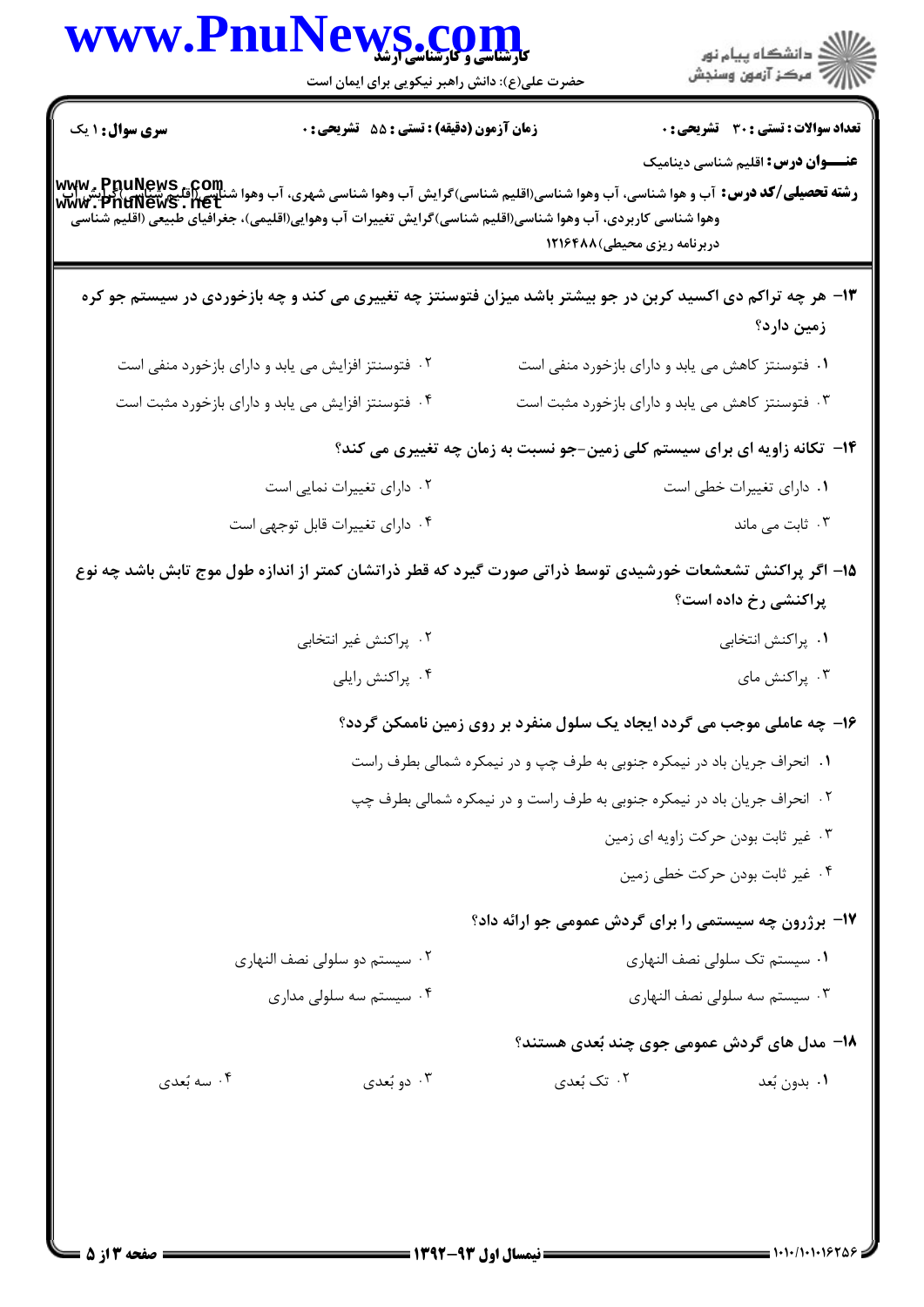|                        | WWW.PnuNews.com<br>حضرت علی(ع): دانش راهبر نیکویی برای ایمان است                                                                                                                                                                                                                    | ر<br>استگاه پيام نور<br>استر آزمون وسنڊش                                                 |
|------------------------|-------------------------------------------------------------------------------------------------------------------------------------------------------------------------------------------------------------------------------------------------------------------------------------|------------------------------------------------------------------------------------------|
| <b>سری سوال : ۱ یک</b> | <b>زمان آزمون (دقیقه) : تستی : 55 تشریحی : 0</b>                                                                                                                                                                                                                                    | <b>تعداد سوالات : تستی : 30 ٪ تشریحی : 0</b><br><b>عنـــوان درس:</b> اقلیم شناسی دینامیک |
|                        | <b>رشته تحصیلی/کد درس:</b> آب و هوا شناسی، آب وهوا شناسی(اقلیم شناسی)گرایش آب وهوا شناسی شهری، آب وهوا شناسی(اقلیم شناس<br>www . PnuNews . net<br>www . PnuNews . net<br>وهوا شناسی کاربردی، آب وهوا شناسی(اقلیم شناسی)گرایش تغییرات آب وهوایی(اقلیمی)، جغرافیای طبیعی (اقلیم شناسی | دربرنامه ریزی محیطی)۱۲۱۶۴۸۸                                                              |
|                        |                                                                                                                                                                                                                                                                                     | ۱۹- بر اساس بررسی ویرتکی و میرز کدام جمله در مورد بادهای تجارتی صحیح است؟                |
|                        | ۰۱ بادهای تجارتی جنوب شرقی در اقیانوس اطلس، گسترده تر از بادهای تجارتی شمال شرقی هستند                                                                                                                                                                                              |                                                                                          |
|                        | ۰۲ بادهای تجارتی جنوب شرقی در اقیانوس آرام ، گسترده تر از بادهای تجارتی شمال غربی هستند                                                                                                                                                                                             |                                                                                          |
|                        | ۰۳ بادهای تجارتی جنوب غربی در اقیانوس آرام ، گسترده تر از بادهای تجارتی شمال شرقی هستند                                                                                                                                                                                             |                                                                                          |
|                        | ۰۴ بادهای تجارتی جنوب شرقی در اقیانوس آرام ، گسترده تر از بادهای تجارتی شمال شرقی هستند                                                                                                                                                                                             |                                                                                          |
|                        | <b>۲۰</b> - همگرایی بین بادهای تجارتی در سمت روبه قطب ًو بادهای غربی در سمت استوا را چه می نامند؟                                                                                                                                                                                   |                                                                                          |
|                        | ۰۲ ناوه موسمی                                                                                                                                                                                                                                                                       | ۰۱ ناوه شرقی                                                                             |
|                        | ۰۴ کم فشار جنب حاره ای                                                                                                                                                                                                                                                              | ۰۳ پرفشار جنب حاره ای                                                                    |
|                        |                                                                                                                                                                                                                                                                                     | <b>۲۱- حرکت طوفان ها بر روی ITCZ به چه سمت است؟</b>                                      |
|                        | ۰۲ به طرف شرق و روبه به قطب                                                                                                                                                                                                                                                         | ۰۱ به طرف غرب و روبه به قطب                                                              |
|                        | ۰۴ به طرف شرق و روبه به استوا                                                                                                                                                                                                                                                       | ۰۳ به طرف غرب و روبه به استوا                                                            |
|                        |                                                                                                                                                                                                                                                                                     | ۲۲- بر اساس بر آورد رمیچ در سیستم موسمی تغییر جهت باد غالب چقدر باید باشد؟               |
|                        | ۰۲ تا ۴۵ درجه و بیشتر                                                                                                                                                                                                                                                               | ۰۱ تغییری نباید داشته باشد                                                               |
|                        | ۰۴ تا ۱۲۰ درجه و بیشتر                                                                                                                                                                                                                                                              | ۰۳ تا ۹۰ درجه و بیشتر                                                                    |
|                        |                                                                                                                                                                                                                                                                                     | ۲۳- نیروی اصلی موسمی تابستانی آسیایی توسط کدام عامل ایجاد می شود؟                        |
|                        | ۰۲ چرخش سالانه تابش خورشید                                                                                                                                                                                                                                                          | ۰۱ نیروی کوریولیس                                                                        |
|                        | ۰۴ تغيير جهت جريان باد غالب                                                                                                                                                                                                                                                         | ۰۳ نیروی گریز از مرکز                                                                    |
|                        |                                                                                                                                                                                                                                                                                     | ۲۴– توفان های کونا به کدام پدیده اطلاق می گردند؟                                         |
|                        | ۰۲ توفان های رعد و برق                                                                                                                                                                                                                                                              | ۰۱ توفان های شن نواحی بیابانی                                                            |
|                        |                                                                                                                                                                                                                                                                                     |                                                                                          |